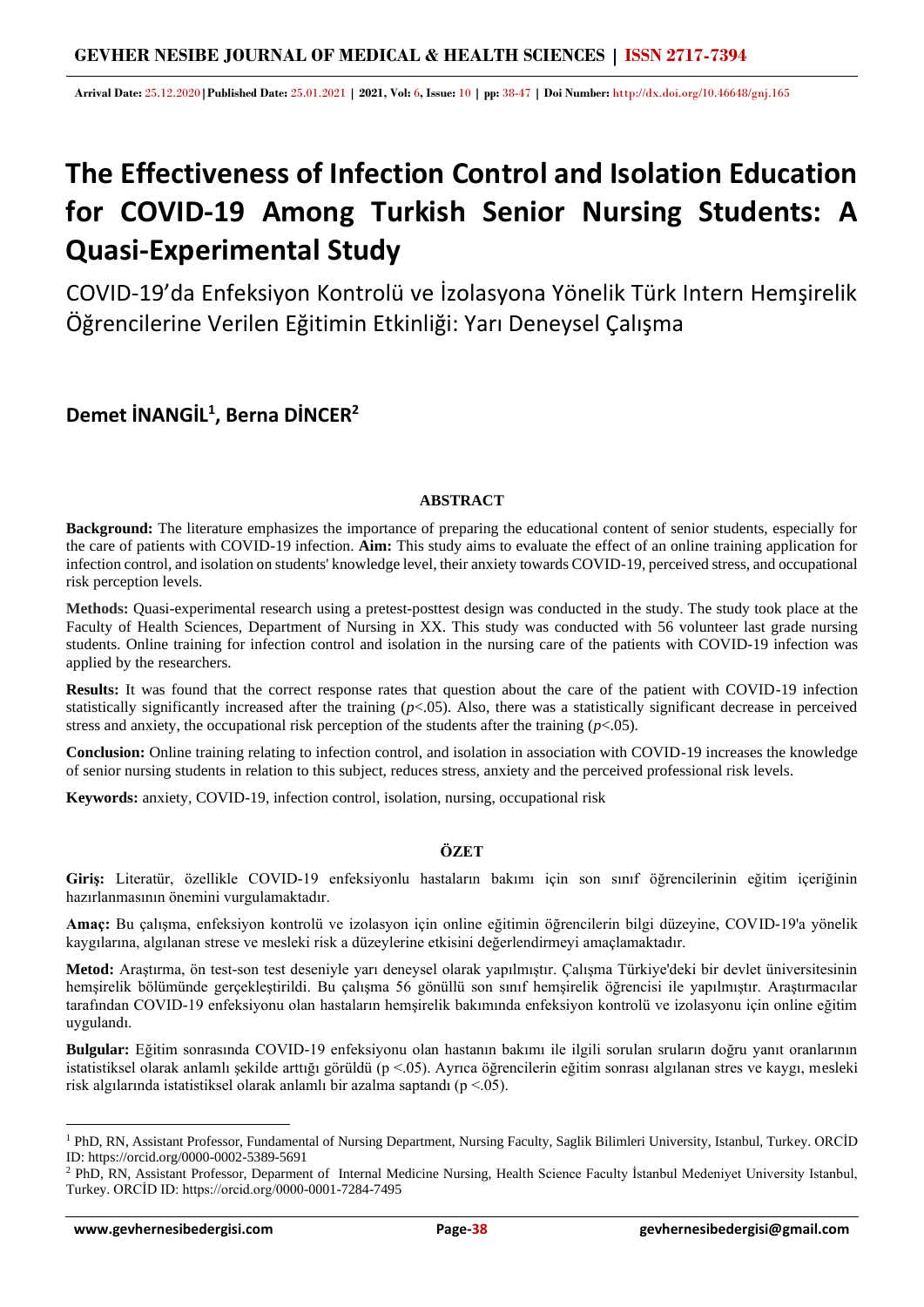

**Sonuç:** COVID-19 ile ilişkili enfeksiyon kontrolü ve izolasyon ile ilgili online eğitim, hemşirelik son sınıf öğrencilerinin bu konudaki bilgilerini artırır, stresi, kaygıyı ve mesleki risk algılarını azaltır.

**Anahtar Kelimeler:** Anksiyete, COVID-19, enfeksiyon kontrolü, izolasyon, hemşirelik, mesleki risk

#### **INTRODUCTION**

On December 31, 2019, the World Health Organization (WHO) China Country Office reported pneumonia cases of an unknown etiology in Wuhan, in the chinese province of Hubei. On January 7, 2020, the causative agent was identified as a new coronavirus (2019-nCoV) that has not previously been detected in humans.<sup>1</sup> Later, the name of the 2019-nCoV disease was accepted as COVID-19, and the virus was named as SARS-CoV-2 because of its close resemblance to SARS CoV.<sup>2</sup>

Current evidence suggests that COVID-19 is transmitted through close contact and droplets among people. Literature ststes that healthcare workers and nurses are particularly afraid of the risk of transmission, especially in the care of patients with COVID-19 infection.3,4 Those who are most at risk of getting this disease are those who have contact with patients and those who care for them. Therefore, nurses who care for these patients are considered to be at a high risk of infection, and the protection of nurses is considered as one of the most important priorities. 5,6

In the COVID-19 epidemic in Italy, 2629 health personnel were reported to be infected and the proportion of those infected in the whole community was 8.3%.<sup>7</sup> By 24 February in China, 3387 health personnel were infected with COVID-19 and it was reported that 22 ( 0.6%) had died.<sup>8</sup> According to the latest data relating to health personnel in Turkey, 7428 are known to be infected.<sup>9</sup> It is thought that the most important factor in the occurrence of these results is that the healthcare worker who is in contact with COVID-19 does not know, is unaware, and does not sufficiently apply these infection prevention strategies.<sup>10,11</sup>

COVID-19 education following the country's first case was suspended after being notified of events in Turkey. Distance training was started in order to ensure continuity of the training. This way, nursing undergraduate programs in the country are continued. Students who graduate from the undergraduate program are likely to provide care to patients with COVID-19 infections or suspects in clinical practice. In our country therefore, Turkish Nurses Association emphasizes the importance of preparing the educational content of senior students, especially for the care of patients with COVID-19 infection.<sup>12</sup> Therefore, educators must work ever-harder to embed online training strategies that support student well-being and foster emotional resilience, into their curriculums.<sup>13</sup>

#### **METHODS**

#### **Study Aim and Design**

This study aims to evaluate the effect of an online training application for infection control and isolation on students' knowledge level, their anxiety towards COVID-19, perceived stress and occupational risk perception levels. Quasi-experimental research using pretest-posttest design was conducted in the study. The study complied with the guidelines of Transparent Reporting of Evaluations with Nonrandomized Designs (TREND) checklist.

The purpose of the study was to evaluate three research hypotheses as follows:

Hypothesis 1: Online training concerning infection control and isolation in relation to COVID-19 is effective in increasing students' knowledge of this subject.

Hypothesis 2: Online training concerning infection control and isolation in relation to COVID-19 is effective in reducing students' anxiety level and perceived stress towards COVID-19.

Hypothesis 3: Online training concerning infection control and isolation in relation to COVID-19 positively affects students' perceptions of professional risk.

#### **Study Participants**

This study was conducted with 56 volunteer last grade nursing students studying at the Faculty of Health Sciences, Department of Nursing in Istanbul, Turkey between March and April 2020. Students included in the study were required to meet the eligibility criteria of (a) being 18 years old or above, (b) study as a senior student, (c) enrolled in the online COVID-19 course (d) participation in all of the online courses. Senior nursing students were preferred in the sample selection of the study, as they will care for their COVID-19 patients when they graduate. The study was completed with 51 students. The flow diagram created by the researchers was based on TREND (Figure 1).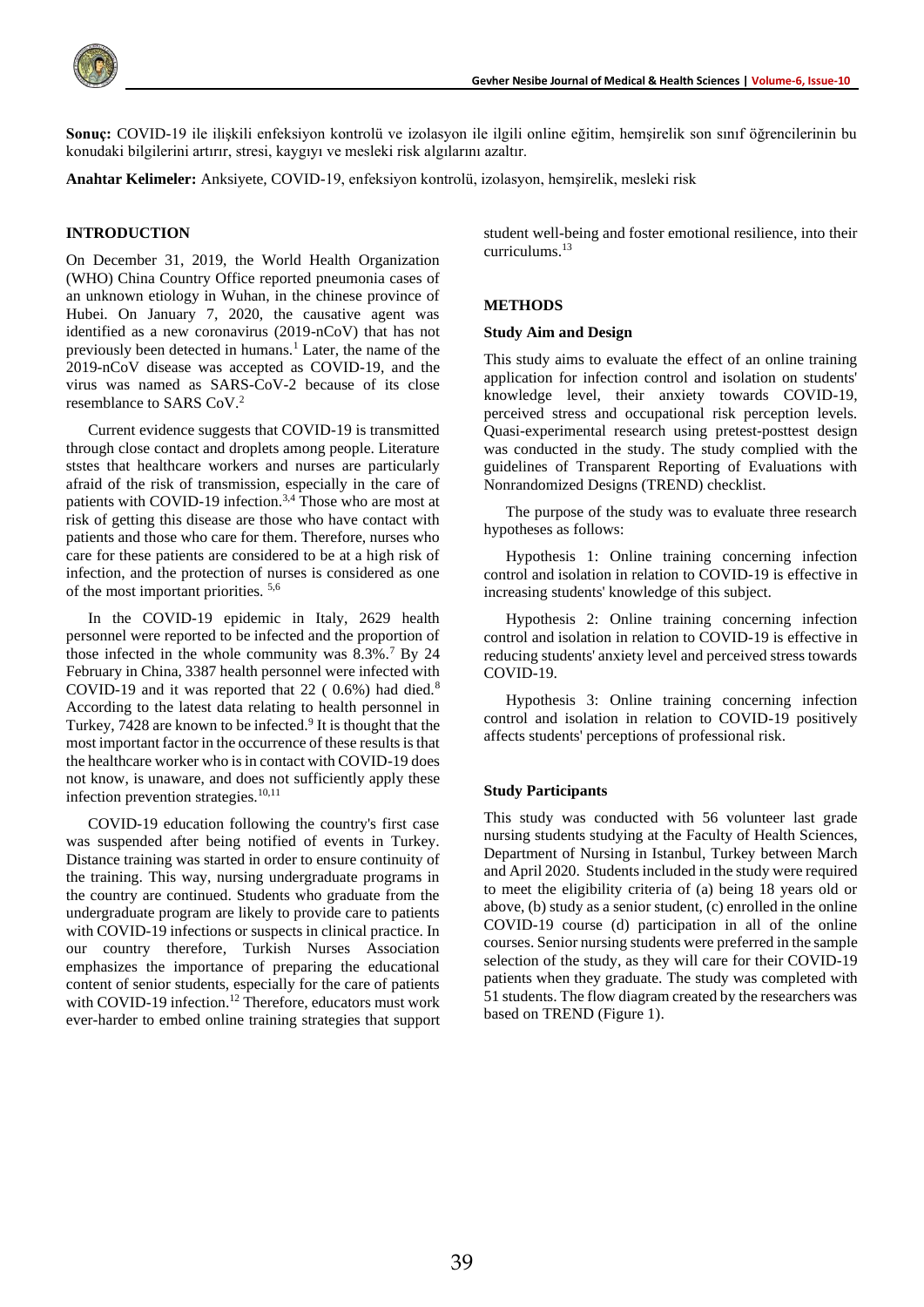

## **TREND Flow Diagram**

Fig. 1. Allocation of subjects according to the TREND Flow Diagram



## **Intervention**

## **Data Collection Procedures**

The video shootings were made by collaborating with the nurses working in the hospital, based on the information created by the researcher in line with the literatüre.<sup>5,12</sup>

Then, 90 minutes of training (4-sessions lasting 90 mins) was given to the students by the researchers over 4 days. The content, purpose, and target of the training are given in table 1. By providing a online connection, full participation of all students was ensured in all of the 4 sessions. Data collection tools were applied at the start of the first training session and at the end of the last session.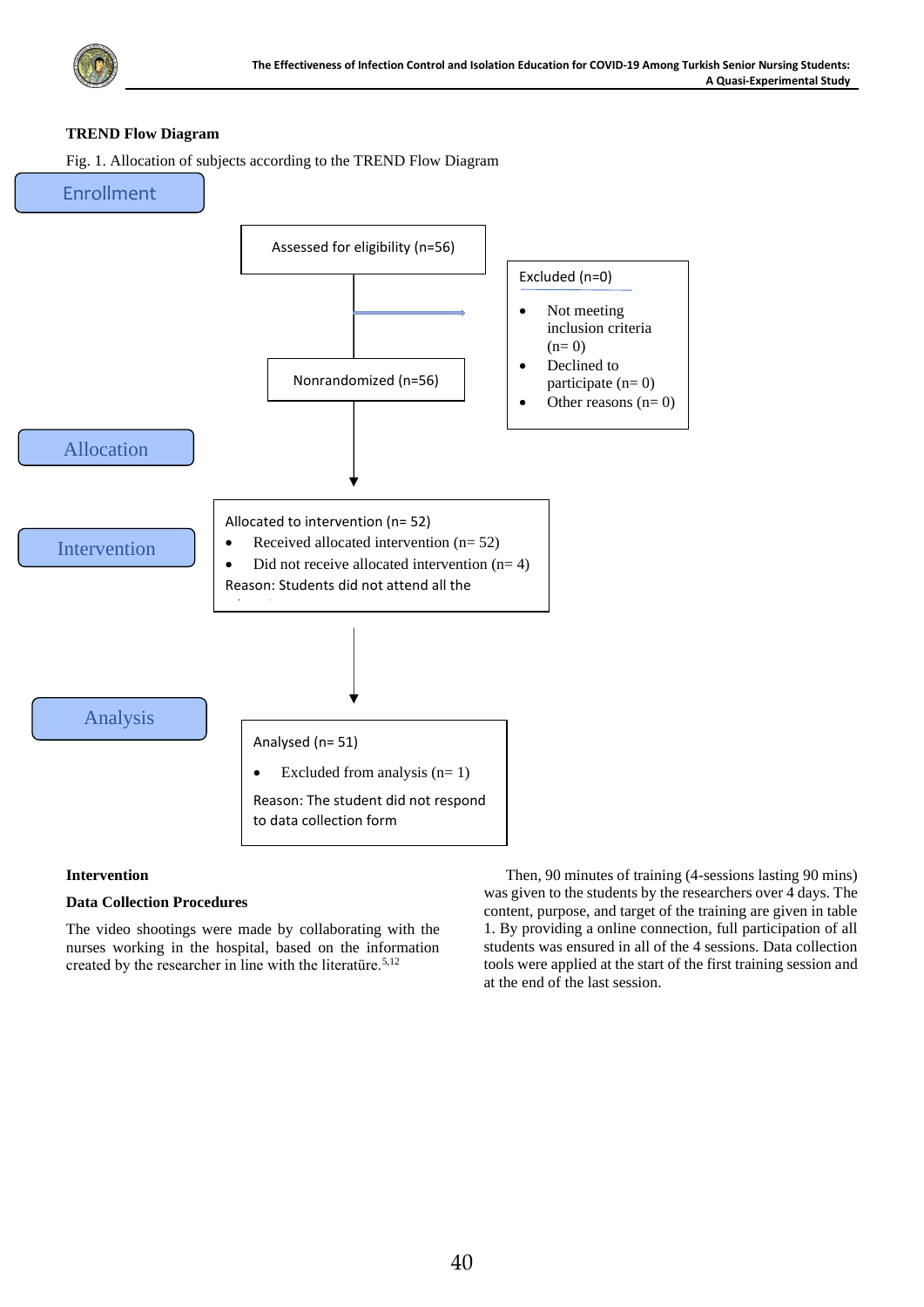| The name of the education            | Infection control and isolation for COVID-19                                                                                                                                                                                                                                                                                                                                                                                                                                                                                                                                                                                                                                                                                                                 |  |  |
|--------------------------------------|--------------------------------------------------------------------------------------------------------------------------------------------------------------------------------------------------------------------------------------------------------------------------------------------------------------------------------------------------------------------------------------------------------------------------------------------------------------------------------------------------------------------------------------------------------------------------------------------------------------------------------------------------------------------------------------------------------------------------------------------------------------|--|--|
| The duration of the education        | 4 sessions, 90 minutes per session                                                                                                                                                                                                                                                                                                                                                                                                                                                                                                                                                                                                                                                                                                                           |  |  |
| participants<br>of<br>The<br>the     | Nursing students who have reached the graduate stage                                                                                                                                                                                                                                                                                                                                                                                                                                                                                                                                                                                                                                                                                                         |  |  |
| education                            |                                                                                                                                                                                                                                                                                                                                                                                                                                                                                                                                                                                                                                                                                                                                                              |  |  |
| The objective of the education       | To have knowledge and skills about all infection control and isolation                                                                                                                                                                                                                                                                                                                                                                                                                                                                                                                                                                                                                                                                                       |  |  |
|                                      | (contact, droplet) measures applied during the care of the patient with<br>COVID-19 infection.                                                                                                                                                                                                                                                                                                                                                                                                                                                                                                                                                                                                                                                               |  |  |
| The outcomes of the education        | Be able to explain the standard infection control and isolation<br>measures applied during the care of the patient with COVID-19<br>infection.<br>Be able to explain the proper donning and doffing of personal<br>protective equipment used during the care of the patient with<br>COVID-19 infection.<br>Be able to explain the arrangement of the patient's environment<br>during the care of the patient with COVID-19 infection and after<br>the discharge of the patient.<br>Be able to explain the infection control measures that are taken<br>-<br>during the transport of the patient with COVID-19 infection.<br>Be able to explain nursing care with appropriate infection control<br>methods of the patient who died due to COVID-19 infection. |  |  |
| <b>Teaching methods of education</b> | Lecture, Discussion, Question-Answer, Demonstration, Simulation,<br>Video, Brainstorming.                                                                                                                                                                                                                                                                                                                                                                                                                                                                                                                                                                                                                                                                    |  |  |
| <b>Materials used in education</b>   | Video, computer, online interview application                                                                                                                                                                                                                                                                                                                                                                                                                                                                                                                                                                                                                                                                                                                |  |  |
| <b>Content of the education</b>      | Basic information about COVID-19                                                                                                                                                                                                                                                                                                                                                                                                                                                                                                                                                                                                                                                                                                                             |  |  |
|                                      | Standart infection control measures,                                                                                                                                                                                                                                                                                                                                                                                                                                                                                                                                                                                                                                                                                                                         |  |  |
|                                      | Drop and contact isolation measures                                                                                                                                                                                                                                                                                                                                                                                                                                                                                                                                                                                                                                                                                                                          |  |  |
|                                      | Use of Personal Protective Equipment<br>$\overline{\phantom{0}}$                                                                                                                                                                                                                                                                                                                                                                                                                                                                                                                                                                                                                                                                                             |  |  |
|                                      | Arrangement of the patient environment                                                                                                                                                                                                                                                                                                                                                                                                                                                                                                                                                                                                                                                                                                                       |  |  |
|                                      | Patient transport with COVID-19 infection                                                                                                                                                                                                                                                                                                                                                                                                                                                                                                                                                                                                                                                                                                                    |  |  |
|                                      | Post-mortem care due to COVID-19 infection                                                                                                                                                                                                                                                                                                                                                                                                                                                                                                                                                                                                                                                                                                                   |  |  |
| <b>Evaluation of education</b>       | COVID-19 Infection Control and Isolation Information Form, Anxiety                                                                                                                                                                                                                                                                                                                                                                                                                                                                                                                                                                                                                                                                                           |  |  |
|                                      | Form for COVID-19, Perceived Stress Scale, Occupational Risk                                                                                                                                                                                                                                                                                                                                                                                                                                                                                                                                                                                                                                                                                                 |  |  |
|                                      | Perception Scale in Nursing Students                                                                                                                                                                                                                                                                                                                                                                                                                                                                                                                                                                                                                                                                                                                         |  |  |

#### **Table 1.** Contents of the infection control and isolation program

## **Data Collection Tools**

The data were collected on 4 forms: " Descriptive Characteristics Form" " COVID-19 Infection Control and Isolation Information Form", " Anxiety Form for COVID-19" and " Occupational Risk Perception Scale among Nursing Students".

#### *Descriptive Characteristics Form*

In this form, there were 12 questions relating to the presence of COVID-19 infection, risk factors for infection, source of information, how long the patient received information about COVID-19 daily as well as socio-demographic factors.

## *COVID-19 Infection Control and Isolation Information Form*

The following were asked in the information form prepared by the researchers; In the room of the patient with a COVID-19 infection, infection control and isolation measures, personal protective equipment used and the wearing and

removal order of this equipment. In the preparation of the questions, the opinions of 3 nurses with a doctorate were asked as well as 2 nurses who provide care in the hospital.

#### *Anxiety Form for COVID-19*

In the form prepared by the researchers in line with the literature, $4,14,15$  14 questions were asked concerning the anxiety status associated with the care of patients with COVID-19 infection, as well as questions concerning the conditions that cause anxiety among healthcare workers. In the preparation of the form, the opinions of 3 nurses with a doctorate were asked as well as 2 nurses who provide care in the hospital.

#### *Perceived Stress Scale*

The Perceived Stress Scale (PSS) was developed by Cohen et al.<sup>16</sup> The Turkish validity and reliability study was performed by Eskin et al.<sup>17</sup> The results obtained from this study indicate that PSS-14 have sufficient reliability. In the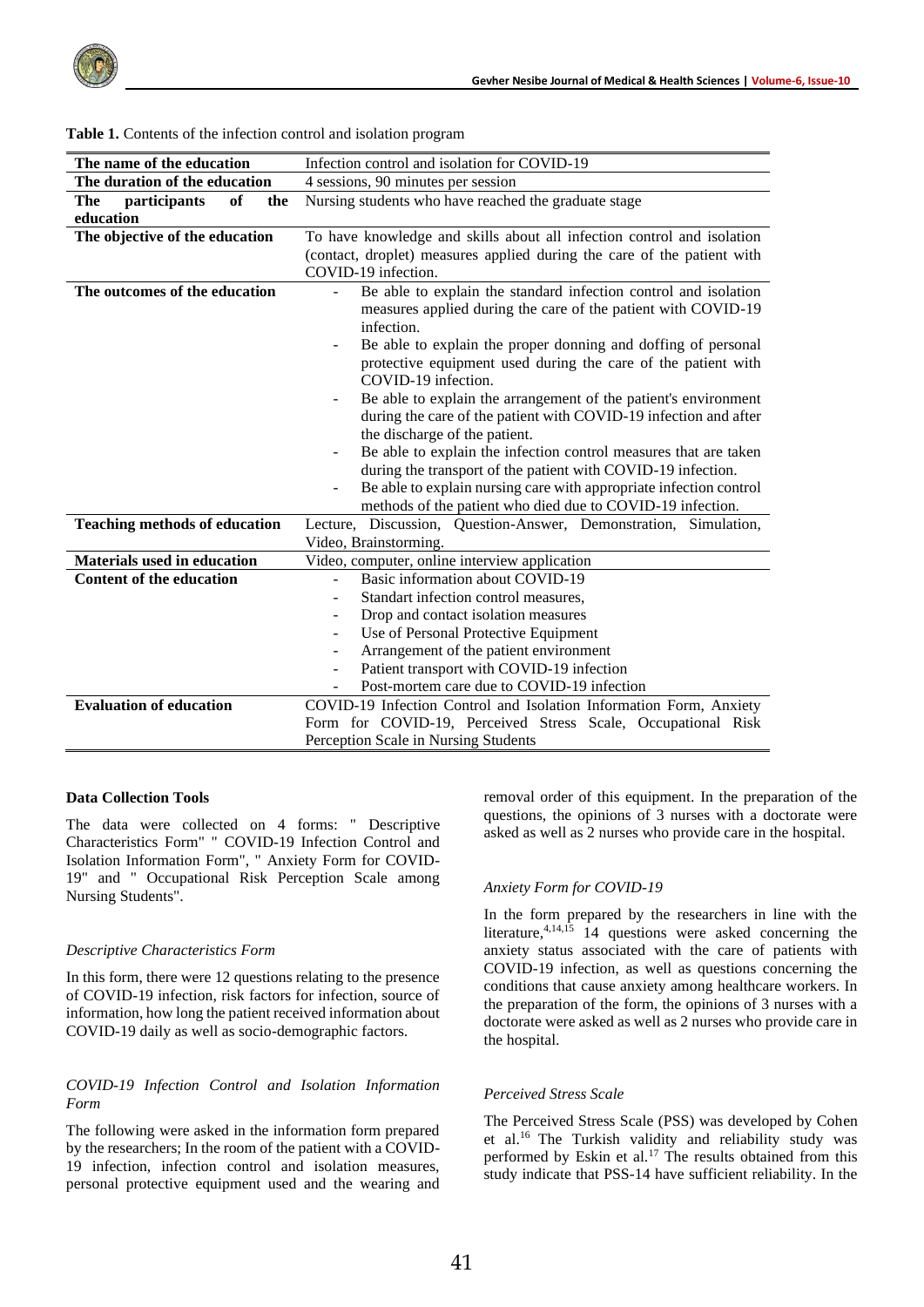study, where the scale was adapted to the Turkish population, the Cronbach Alpha internal consistency coefficient was calculated as 0.84, and in this study, it was determined that the Cronbach Alpha internal consistency coefficient was 0.84. Consisting of 14 items in total, PSS is designed to measure how stressful several situations in a person's life are perceived. The participants evaluate each item on a 5-point Likert scale ranging from "Never (0)" to "Very often (4)". 7 of the items containing positive statements are scored in reverse (4-5-6-7-9-10-13). While the scores of PSS-14 vary between 0 and 56, the high score indicates the excessive perception of the person's stress.

## *Occupational Risk Perception Scale in Nursing Students*

This scale was developed by  $Aksoy<sup>18</sup>$  to determine the perceptions of nursing students concerning professional risks encountered in working life; It is a five-point Likert type and consists of 17 questions. The scale consists of 3 subdimensions: "Psychological and Ergonomic Risks", "Person and Institutional Risks" and "Physical Space Risks". There are no negative points or negative items in terms of the factor on the scale. The score that can be obtained from the scale varies between 17 and 85. The high score obtained from the scale indicates that the working environment is perceived as high risk and awareness is high, while the decrease in score indicates that the working environment is perceived as low risk, and the awareness decreases. The reliability coefficient of the scale was 0.82. In this study, the reliability coefficient was found to be 0.83*.*

## **Ethical Considerations**

Approval was taken from the XX University's Ethics Committee (approval number: XX) before the study commenced. After informing the students about the study, the students who agreed to participate read and signed the consent forms prepared for each group. Online permission was taken from the university where the study was conducted. The study was conducted in compliance with the "Ethical principles for medical research involving human subjects" of the Helsinki Declaration.

#### **Data Analysis**

Data were analyzed using SPSS (Statistical Package for Social Sciences, Chicago, Illinois) version 25.0. The Shapiro Wilks test was used to assess whether the data had a normal distribution. Frequencies, percentages, mean values and standard deviation were calculated in the statistical evaluation of the data. The McNemar-Bowker Test was used to determine the difference between the percentages in the answers given before and after the training. The Wilcoxon Signed-Rank test was also used to determine the difference between the scale mean scores. All results were considered meaningful at *p* <.05 and there was a confidence interval of 95%.

## **RESULTS**

The average age of students was  $21.27 \pm 0.91$ , 94.1% of them were women, 62.5% of them were in economic status equal to income and expenditure and 21.5% of their families lived in the village. 33.2% of students had COVID-19 infected people in their families. The majority of information related to COVID-19 (82.7%) consisted of TV reports and social media. Students reported that they spent an average of 3.5 hours a day learning about COVID-19. While the level of perception of occupational risk among students with COVID-19 infected people in their family is higher than others, there was no significant difference in these groups following training. Except for this, there was no statistically significant difference between all these introductory features and the levels of knowledge, anxiety, perceived stress and occupational risk perception ( $p < .05$ ).

The study found that the correct response rates increased before and after the education in the question with regard to the infection control and isolation measures applied in the patients' room, transportation and after the death of the patient with COVID-19 infection, and that this situation was statistically significant ( $p < .05$ ). The question of the order of putting protective equipment on and taking it off was found to be correct in favor of the posttest, with the majority of students (82.4%) correct after the training and between the pre-test and post-test answers  $(p < .001)$  (Table 2).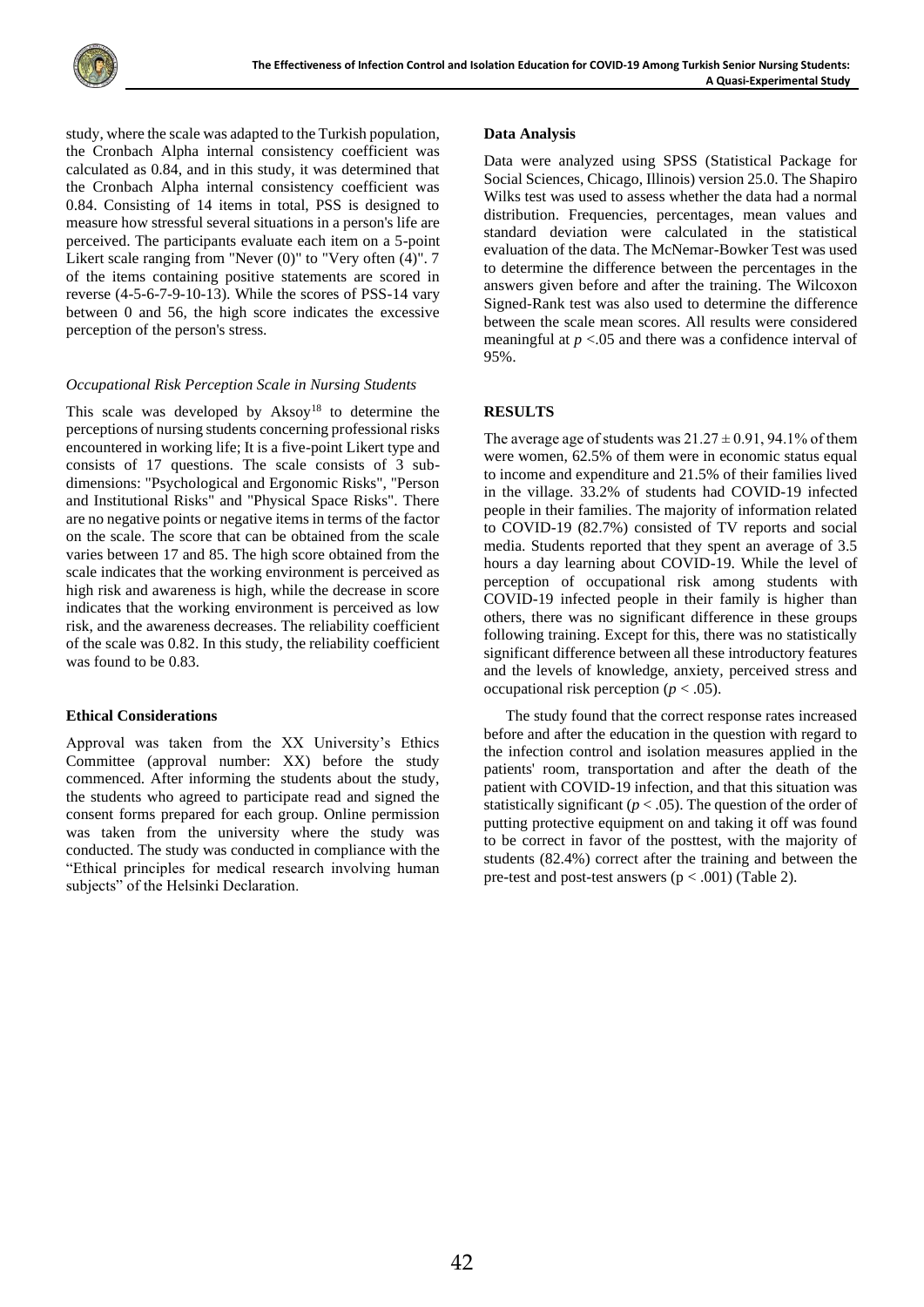

|                                                                                           | <b>Pre-Test</b> | <b>Post Test</b> |       |            |
|-------------------------------------------------------------------------------------------|-----------------|------------------|-------|------------|
|                                                                                           | $n \ (\%)$      | $n \ (\%)$       | $x^2$ | p          |
| Infection control and isolation measures applied in the room of the patient with COVID-19 |                 |                  |       |            |
| infection                                                                                 |                 |                  |       |            |
| <b>True</b>                                                                               | 26(51)          | 44 (86.3)        |       |            |
| <b>False</b>                                                                              | 2(3.9)          | 3(5.9)           | 13.89 | .03        |
| <b>Missing</b>                                                                            | 23(45.1)        | 4(7.8)           |       |            |
| Infection control and isolation measures during transport of the patient with COVID-19    |                 |                  |       |            |
| infection                                                                                 |                 |                  |       |            |
| <b>True</b>                                                                               | 25 (49)         | 39 (76.5)        |       |            |
| <b>False</b>                                                                              | 3(5.9)          | 5(9.8)           | 9.00  | .029       |
| <b>Missing</b>                                                                            | 23(45.1)        | 7(13.7)          |       |            |
| Infection control and isolation measures in care and burial services after death due to   |                 |                  |       |            |
| COVID-19                                                                                  |                 |                  |       |            |
| <b>True</b>                                                                               | 25(49)          | 41 (80.4)        |       |            |
| False                                                                                     | 16(31.4)        | 4(7.8)           | 11.09 | .011       |
| <b>Missing</b>                                                                            | 10(19.6)        | 6(11.8)          |       |            |
| The order of wearing personal protective equipment                                        |                 |                  |       |            |
| <b>True</b>                                                                               | 19(37.3)        | 42 (82.4)        |       |            |
| False                                                                                     | 5(9.8)          | 3(5.9)           | 20.36 | $< 0.001*$ |
| <b>Missing</b>                                                                            | 27(52.9)        | 6(11.8)          |       |            |
| The order of removal of personal protective equipment                                     |                 |                  |       |            |
| <b>True</b>                                                                               | 32 (62.7)       | 42 (82.4)        |       |            |
| False                                                                                     | 16(31.4)        | 5(9.8)           | 10.66 | .014       |
| <b>Missing</b>                                                                            | 3(5.9)          | 4(7.8)           |       |            |

| Table 2. Information status for COVID-19 isolation before and after education testing |  |
|---------------------------------------------------------------------------------------|--|
|---------------------------------------------------------------------------------------|--|

Note. n: Number of participants, %: Percentage,  $X^2$ : McNemar-Bowker Test,  $* p < .001$ 

Statistically, the study found that the ratio of the students' anxiety about Covid-19 decreased significantly after the training (*p* < .001) (Table 3).

|                                                                          | <b>Variable</b> | <b>Pre-Test</b>                                            | <b>Post-Test</b> |       |            |
|--------------------------------------------------------------------------|-----------------|------------------------------------------------------------|------------------|-------|------------|
| Category                                                                 |                 | $n \ (\%)$                                                 | $n \ (\%)$       | $x^2$ | <i>n</i>   |
|                                                                          |                 | I am anxious that I will care for patients with COVID-19   |                  |       |            |
| Yes                                                                      |                 | 17(33.3)                                                   | 11(21.6)         |       |            |
| N <sub>0</sub>                                                           |                 | 12(23.5)                                                   | 33(64.7)         | 18.56 | $< 0.001*$ |
| <b>Hesitant</b>                                                          |                 | 22(43.1)                                                   | 7(13.7)          |       |            |
|                                                                          |                 | I think I'm inexperienced to care for COVID-19 patients    |                  |       |            |
| Yes                                                                      |                 | 29(56.9)                                                   | 11(21.6)         |       |            |
| N <sub>0</sub>                                                           |                 | 10(19.6)                                                   | 33(64.7)         | 19.77 | $< 0.001*$ |
| <b>Hesitant</b>                                                          |                 | 12(23.5)                                                   | 7(13.7)          |       |            |
|                                                                          |                 | I am anxious about very busy working hours due to COVID-19 |                  |       |            |
| Yes                                                                      |                 | 24(47.1)                                                   | 11(21.6)         |       |            |
| N <sub>0</sub>                                                           |                 | 10(19.6)                                                   | 33 (64.7)        |       |            |
| <b>Hesitant</b>                                                          |                 | 17(33.3)                                                   | 7(13.7)          | 16.03 | .001       |
| I am anxious that I may be infect while taking care of COVID-19 patients |                 |                                                            |                  |       |            |
| Yes                                                                      |                 | 26(51)                                                     | 11(21.6)         |       |            |
| N <sub>0</sub>                                                           |                 | 9(17.6)                                                    | 33 (64.7)        | 24.09 | $< 0.001*$ |
| <b>Hesitant</b>                                                          |                 | 16(31.4)                                                   | 7(13.7)          |       |            |
| I am anxious about losing my life because of COVID-19                    |                 |                                                            |                  |       |            |
| Yes                                                                      |                 | 26(51)                                                     | 11(21.6)         |       |            |
| N <sub>0</sub>                                                           |                 | 11(21.6)                                                   | 33(64.7)         | 16.29 | .001       |
| <b>Hesitant</b>                                                          |                 | 14(27.5)                                                   | 7(13.7)          |       |            |

| <b>Table 3.</b> Students' anxiety before and after the education about COVID-19 |  |  |
|---------------------------------------------------------------------------------|--|--|
|---------------------------------------------------------------------------------|--|--|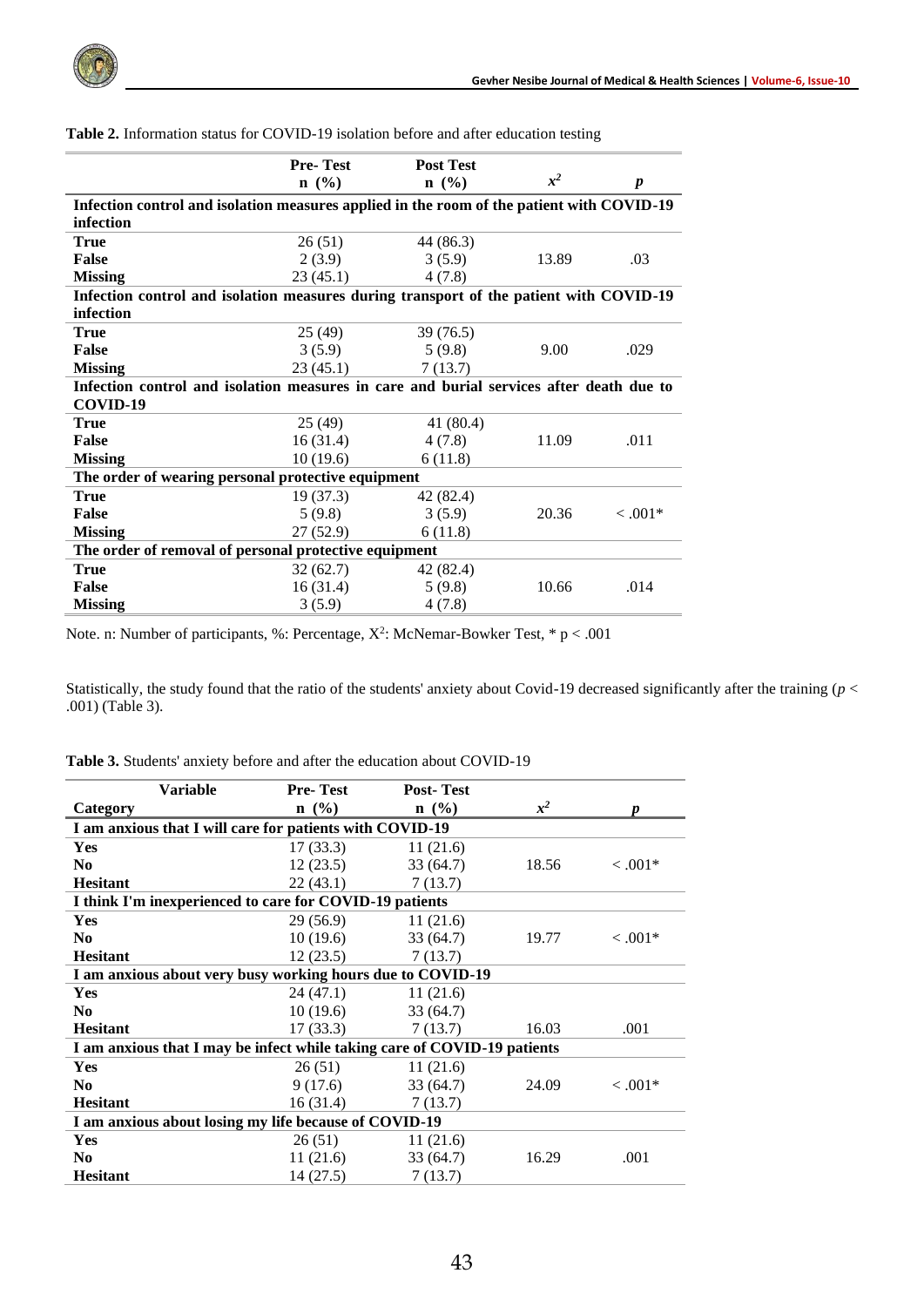

| I am anxious that I will infect COVID-19 to my family/people around me                    |           |           |       |            |
|-------------------------------------------------------------------------------------------|-----------|-----------|-------|------------|
| Yes                                                                                       | 35(68.6)  | 11(21.6)  |       |            |
| N <sub>0</sub>                                                                            | 11(21.6)  | 33(64.7)  | 20.05 | $< .001*$  |
| <b>Hesitant</b>                                                                           | 5(9.8)    | 7(13.7)   |       |            |
| I am anxious that if I infect COVID-19 into one of my family/people, that person will die |           |           |       |            |
| Yes                                                                                       | 28 (54.9) | 5(9.8)    |       |            |
| N <sub>0</sub>                                                                            | 12(23.5)  | 35(68.6)  | 21.19 | $< .001*$  |
| <b>Hesitant</b>                                                                           | 11(21.6)  | 11(21.6)  |       |            |
| I am anxious that there may be insufficient/incomplete personal protective equipment      |           |           |       |            |
| Yes                                                                                       | 36(70.6)  | 11(21.6)  |       |            |
| N <sub>0</sub>                                                                            | 9(17.6)   | 33(64.7)  | 21.33 | $< .001*$  |
| <b>Hesitant</b>                                                                           | 6(11.8)   | 7(13.7)   |       |            |
| I am anxious about the wrong donning of personal protective equipment                     |           |           |       |            |
| Yes                                                                                       | 29 (56.9) | 5(9.8)    |       |            |
| N <sub>0</sub>                                                                            | 15(29.4)  | 35 (68.6) | 20.84 | $< 0.001*$ |
| <b>Hesitant</b>                                                                           | 7(13.7)   | 11(21.6)  |       |            |
| I am anxious about getting infected even when I wear personal protective equipment        |           |           |       |            |
| Yes                                                                                       | 25(49)    | 5(9.8)    |       |            |
| N <sub>0</sub>                                                                            | 4(7.8)    | 35(68.6)  | 31.88 | $< .001*$  |
| <b>Hesitant</b>                                                                           | 22(43.1)  | 11(21.6)  |       |            |
| I am anxious about the wrong doffing of personal protective equipment                     |           |           |       |            |
| Yes                                                                                       | 24(47.1)  | 5(9.8)    |       |            |
| N <sub>0</sub>                                                                            | 18(35.3)  | 35(68.)   | 16.4  | .001       |
| <b>Hesitant</b>                                                                           | 9(17.6)   | 11(21.6)  |       |            |
| I am anxious that personal protective equipment may be insufficient                       |           |           |       |            |
| Yes                                                                                       | 24(47.1)  | 5(9.8)    |       |            |
| N <sub>0</sub>                                                                            | 5 (9.89)  | 35(68.6)  | 26.56 | $< .001*$  |
| <b>Hesitant</b>                                                                           | 22(43.1)  | 11(21.6)  |       |            |
| I am anxious that I cannot wash my hands properly after taking care of COVID-19           |           |           |       |            |
| patients                                                                                  |           |           |       |            |
| Yes                                                                                       | 11(21.6)  | 5(9.8)    |       |            |
| N <sub>0</sub>                                                                            | 22(43.1)  | 35(68.6)  | 10.37 | .016       |
| <b>Hesitant</b>                                                                           | 18(35.3)  | 11(21.6)  |       |            |
| I am anxious that the personal protective equipment that I use can injure my body         |           |           |       |            |
| <b>Yes</b>                                                                                | 11(21.6)  | 5(9.8)    |       |            |
| N <sub>0</sub>                                                                            | 17(33.3)  | 35(68.6)  | 11.77 | .008       |
| <b>Hesitant</b>                                                                           | 23(45.1)  | 11(21.6)  |       |            |

Note. n: Number of participants, %: Percentage,  $X^2$ : McNemar-Bowker Test,  $* p < .001$ 

The study also found that the students' mean perceived stress score before education was  $46.50 \pm 10.98$  and  $30.80 \pm 9.00$ after education, and that this difference was statistically significant ( $p < .001$ ). There was a statistically significant decrease in the sub-dimensions relating to Nursing Students' Occupational Risk Perception Scale and Psychological and Ergonomic Risks, Individual and Institutional Risks, Physical Space Risks  $(p < .001)$  (Table 4).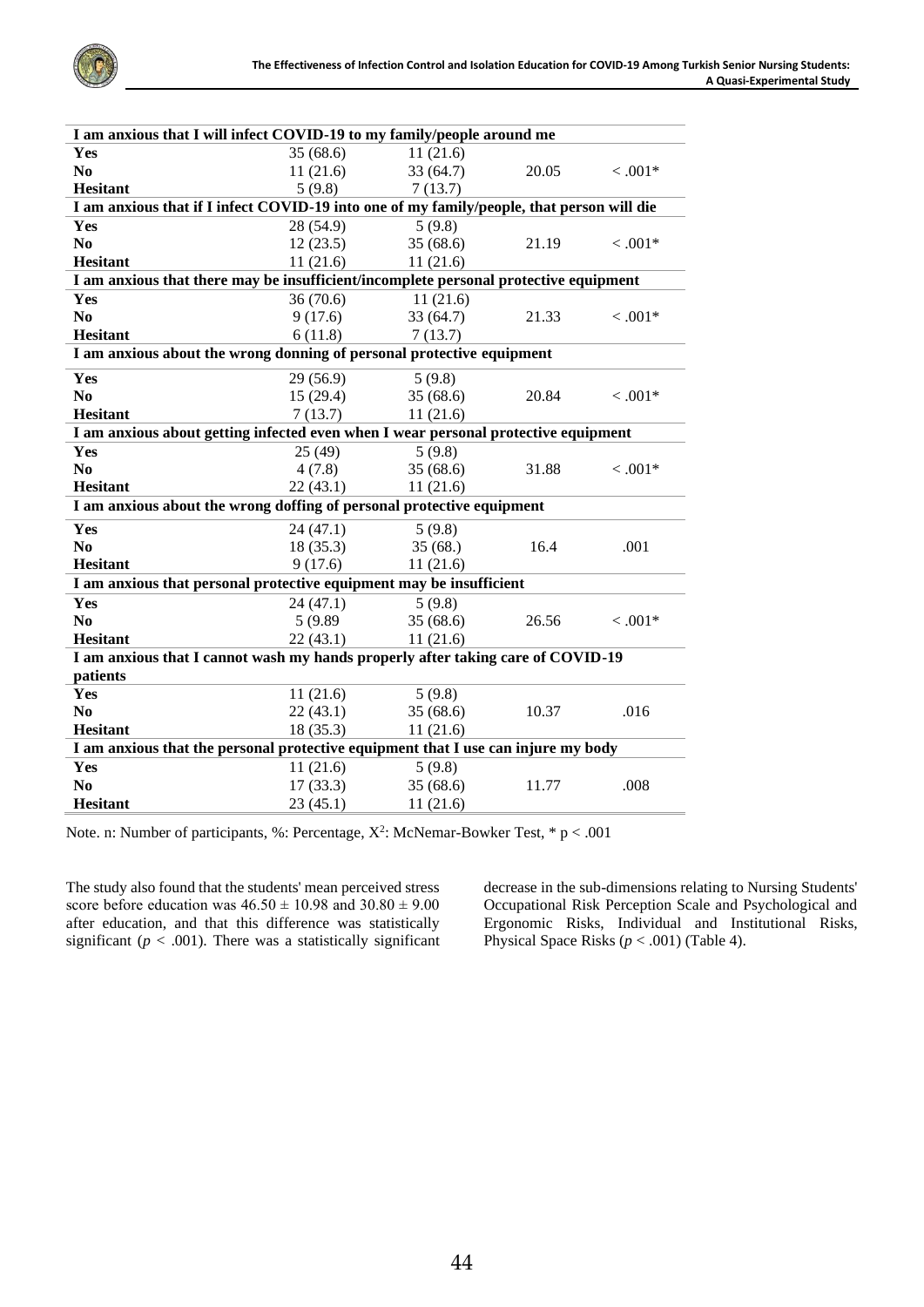

|                                                         | <b>Time</b>   | Mean $\pm SD$     | Z<br>p                  |
|---------------------------------------------------------|---------------|-------------------|-------------------------|
| <b>Perceived Stress Scale</b>                           | <b>Before</b> | $46.50 \pm 10.98$ | $< 0.01*$<br>$-5.96$    |
|                                                         | After         | $30.80 \pm 9.00$  |                         |
| <b>Occupational Risk Perception</b>                     | <b>Before</b> | $71.09 \pm 10.71$ | $< .001*$<br>$-5.84$    |
| <b>Scale in Nursing Students</b>                        | After         | $48.66 \pm 10.76$ |                         |
| Psychological and<br>$\overline{\phantom{a}}$           | <b>Before</b> | $29.25 \pm 4.39$  | $<.001*$<br>$-5.15$     |
| <b>Ergonomic Risks</b>                                  | After         | $18.52 \pm 8.94$  |                         |
| <b>Subscale</b>                                         |               |                   |                         |
| <b>Person and Institutional</b><br>$\sim$               | <b>Before</b> | $20.92\pm3.16$    | $-3.63 \le 0.01*$       |
| <b>Risks Subscale</b>                                   | After         | $17.84\pm4.55$    |                         |
| <b>Physical Space Risks</b><br>$\overline{\phantom{a}}$ | <b>Before</b> | $20.92\pm3.16$    | $\leq .001*$<br>$-6.12$ |
| <b>Subscale</b>                                         | After         | $12.29\pm4.19$    |                         |

Table 4. Pre-post Test Analysis of Perceived Stress Scale and Occupational Risk Perception Scale Scores in Nursing Students

Note. Z: Wilcoxon Signed Rank Test, SD: Standart Deviation, \*p < .001.

#### **DISCUSSION**

In order to provide Covid-19 infected patients with the most effective and reliable health services possible, the safety of healthcare professionals is important. For this reason, studies have reported that educational materials should be integrated into the undergraduate curriculum of healthcare professionals.12,13,19 In this regard, the effectiveness of online training given to the senior nursing students with protection from COVID-19 infection was evaluated in our study.

Christensen et al.<sup>20</sup> evaluated the effectiveness of online and instructor-led training for healthcare providers related to the proper putting on/taking off of personal protective equipment. According to the results of the study, they found that the participants who received video training were, on average just as able as those who received training under the leadership of the trainer. <sup>20</sup> According to the results of our study, it can be seen that the students are significantly more successful in the room of the patient with COVID-19 infection, as well as in dealing with transport issues and postdeath infection control/isolation measures. These results are an important finding in terms of their safety, given that students will soon care for an individual who has become infected with COVID-19. Because standard infection and isolation measures are an important component of a system that protects the patient, healthcare staff and other patients with a COVID-19 cross-infection.<sup>10,11</sup> It is important for students to understand the purpose of these measures and their role in preventing disease transmission from patients to themselves, staff, and other people.<sup>12,14,15</sup>

COVID-19 is the first new occupational disease identified in the past decade.<sup>6,21</sup> Nurses who provide health care in every environment are exposed to professional risks as a result of the pandemic.<sup>22</sup> However, despite these risks, nurses have unique responsibilities in the COVID-19 outbreak. Regardless of the infection status of all patients, it is the primary role of nurses to provide individual-specific, effective and quality care. At the same time, nurses should be ready for increased nurse demand associated with COVID‐19.<sup>22</sup> For this reason, the educator of nurses should provide training to nurses and nursing students in the clinic concerning the current risks of COVID-19 specific to their

field of application. In our study, online training for COVID-19 infection control and isolation positively affected the professional risk perceptions of students. Similarly, there are studies in the literature that indicate that training given to nursing students is beneficial in terms of occupational risk.23- 25

It is also stated in the literature that the change caused by this infection, which affects the world, as well as the physical safety of the healthcare personnel, and their psychological status should be taken into consideration.<sup>19</sup> With the same scale used in our study, the average perceived stress score among nursing students in one study<sup>26</sup> was found 21.55  $\pm$ 4.84, one study in our country<sup>27</sup> was found  $27.53\pm7.00$ . In this study, the mean of this scale before training was  $46.50 \pm$ 10.98. This shows how intense the perceived stress is among the nursing students who will graduate. In the anxiety questions concerning COVID-19, the fact that the majority answered yes to the questions explained why this stress originated. However, the infection control and isolation measure-related training given to these situations may cause anxiety in students and this both reduced the average perceived stress score and positively changed the anxiety questions regarding COVID-19. It can be seen that students' understanding of the purpose of training and its role in providing safety is important in creating these results. This study also emphasizes the need for training videos to be tested to ensure the integrity, accuracy and clarity of the actions.

#### **Limitation**

There were some limitations of this study. First, it is difficult to generalize the study results to all students, as online education is applied only for senior nursing students in one city. Secondly, it was possible to evaluate students only on the cognitive level, since education was applied online. It is difficult to track changes in the application skills in the training content. Also, since the control group cannot be used in the research, it may create weaknesses in evaluating the effectiveness of the research.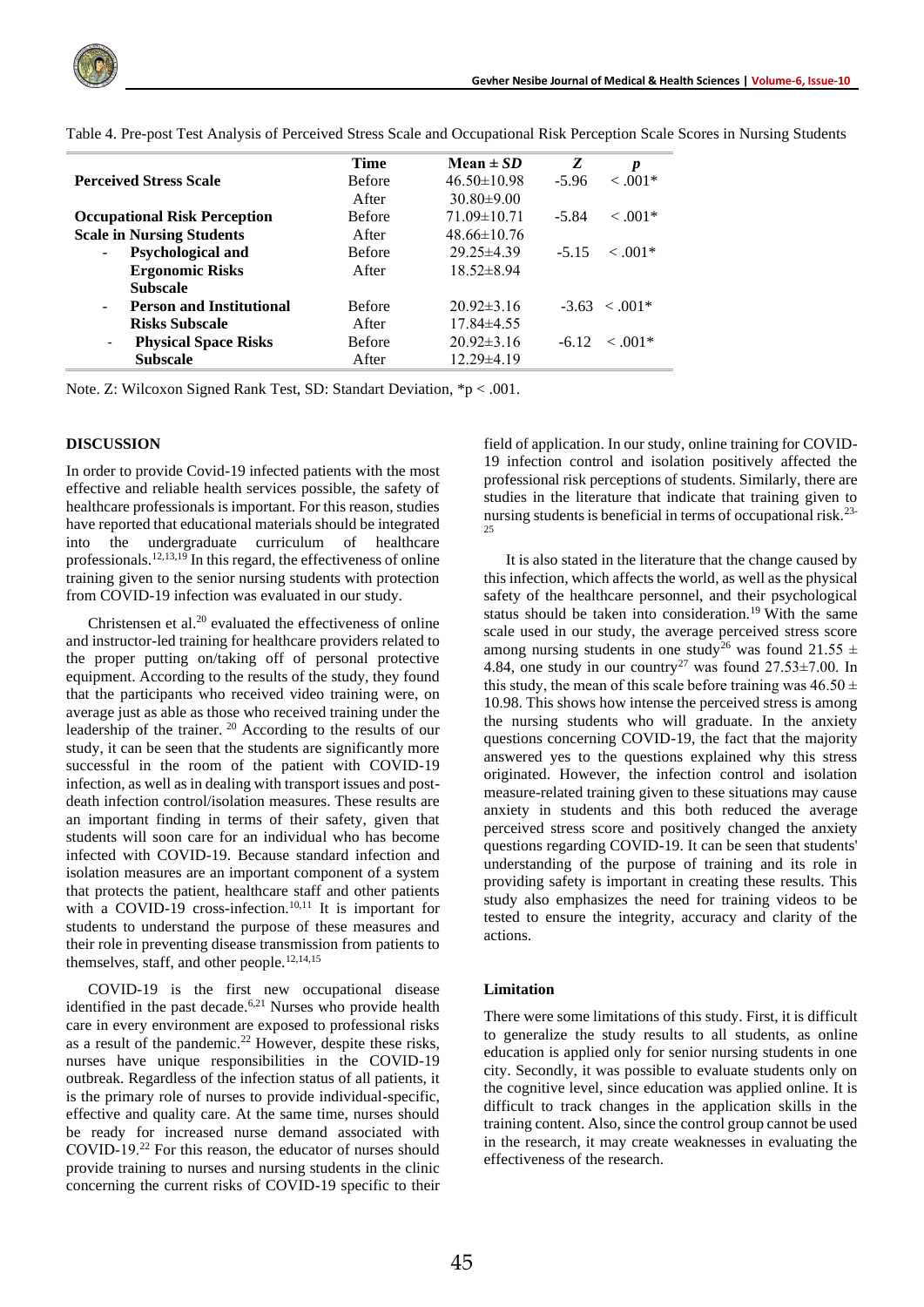## **CONCLUSION**

In conclusion, COVID-19 is a disease that is most likely to be transmitted by contact and droplets. The infection agent in the hospital is a major threat to healthcare professionals. Nurses, which make up the largest majority of the healthcare team, are most in contact with their patients during care practices. Therefore, nurses have a high risk of infection transmission. Nurse educators have a great role in the preparation of senior students who may be exposed to this infection factor in care areas after a short time. The study shows that online training relating to COVID-19 infection control and isolation increases the knowledge of senior nursing students concerning this subject and positively affects their attitudes. When responding to the COVID-19 pandemic, it is important to reach the healthcare professionals who will contribute to this field through distance education without training being required. Thus, it is thought that the creation of training material that can reach more participants while maintaining social distance is a resource-efficient way. It is recommended to determine the impact of different training modules or strategies in order to ensure employee safety in the evolution of the pandemic.

## **REFERENCES**

1. WHO, World Health Organization. Novel Coronavirus (2019-nCoV) Situation

Repor[thttps://www.who.int/docs/default-](https://www.who.int/docs/default-source/coronaviruse/situation-reports/20200126-sitrep-6-2019--ncov.pdf?sfvrsn=beaeee0c_4)

[source/coronaviruse/situation-reports/20200126-sitrep-6-](https://www.who.int/docs/default-source/coronaviruse/situation-reports/20200126-sitrep-6-2019--ncov.pdf?sfvrsn=beaeee0c_4) [2019--ncov.pdf?sfvrsn=beaeee0c\\_4](https://www.who.int/docs/default-source/coronaviruse/situation-reports/20200126-sitrep-6-2019--ncov.pdf?sfvrsn=beaeee0c_4) (Accessed on 26 April 2020).

2. Republic of Turkey, Ministry of Health. Science Committee Work: 2019-nCoV healthcare employees guide. [https://hsgm.saglik.gov.tr/depo/haberler/ncov/2019-](https://hsgm.saglik.gov.tr/depo/haberler/ncov/2019-nCov_Hastal_Salk_alanlar_Rehberi.pdf)

[nCov\\_Hastal\\_Salk\\_alanlar\\_Rehberi.pdf](https://hsgm.saglik.gov.tr/depo/haberler/ncov/2019-nCov_Hastal_Salk_alanlar_Rehberi.pdf) (Accessed on 26 April 2020).

3. Huang L, Lin G, Tang L, Yu L, Zhou Z, Special attention to nurses' protection during the COVID-19 epidemic. Crit Care 2020;27:120. [https://doi.org/10.1186/s13054-020-](https://doi.org/10.1186/s13054-020-2841-7) [2841-7.](https://doi.org/10.1186/s13054-020-2841-7)

4. Choi KR, Jeffers KS, Logsdon MC, Nursing and the novel coronavirus: Risks and responsibilities in a global outbreak. J Adv Nurs 2020;23. [https://doi.org/10.1111/jan.14369.](https://doi.org/10.1111/jan.14369)

5. CDC, Centers for Disease Control and Prevention, Coronavirus Disease 2019 (COVID-19). How to protect yourself & others. [https://www.cdc.gov/coronavirus/2019](https://www.cdc.gov/coronavirus/2019-ncov/prevent-getting-sick/prevention.html?CDC_AA_refVal=https%3A%2F%2Fwww.cdc.gov%2Fcoronavirus%2F2019ncov%2Fprepare%2Fprevention.html) [ncov/prevent-getting-](https://www.cdc.gov/coronavirus/2019-ncov/prevent-getting-sick/prevention.html?CDC_AA_refVal=https%3A%2F%2Fwww.cdc.gov%2Fcoronavirus%2F2019ncov%2Fprepare%2Fprevention.html)

[sick/prevention.html?CDC\\_AA\\_refVal=https%3A%2F%2F](https://www.cdc.gov/coronavirus/2019-ncov/prevent-getting-sick/prevention.html?CDC_AA_refVal=https%3A%2F%2Fwww.cdc.gov%2Fcoronavirus%2F2019ncov%2Fprepare%2Fprevention.html) [www.cdc.gov%2Fcoronavirus%2F2019ncov%2Fprepare%](https://www.cdc.gov/coronavirus/2019-ncov/prevent-getting-sick/prevention.html?CDC_AA_refVal=https%3A%2F%2Fwww.cdc.gov%2Fcoronavirus%2F2019ncov%2Fprepare%2Fprevention.html) [2Fprevention.html.](https://www.cdc.gov/coronavirus/2019-ncov/prevent-getting-sick/prevention.html?CDC_AA_refVal=https%3A%2F%2Fwww.cdc.gov%2Fcoronavirus%2F2019ncov%2Fprepare%2Fprevention.html) (Accessed on 1 May 2020).

6. Koh D, Occupational risks for COVID-19 infection. Occup Med 2020;12:3-5. [https://doi.org/10.1093/occmed/kqaa036.](https://doi.org/10.1093/occmed/kqaa036)

7. News in Italy, Mail online news. [https://www.dailymail.co.uk/news/article-8129499/More-2-](https://www.dailymail.co.uk/news/article-8129499/More-2-600-medical-workers-infected-coronavirus-Italy.html) [600-medical-workers-infected-coronavirus-Italy.html](https://www.dailymail.co.uk/news/article-8129499/More-2-600-medical-workers-infected-coronavirus-Italy.html) (Accessed on 20 April 2020).

8. News in China, People's daily newspaper. Improve governance and China's exploration provides important inspiration (in Chinese). http://paper.people.com.cn/rmrb/html/2020-

02/25/nw.D110000renmrb\_20200225\_2-04.htm (Accessed on 20 April 2020).

9. News in Turkey, Coronavirus scientific committee meeting, [https://www.medimagazin.com.tr/guncel/genel/tr](https://www.medimagazin.com.tr/guncel/genel/tr-saglik-bakani-fahrettin-koca-enfekte-olan-7428-saglik-calisanimiz-var-11-681-88528.html)[saglik-bakani-fahrettin-koca-enfekte-olan-7428-saglik](https://www.medimagazin.com.tr/guncel/genel/tr-saglik-bakani-fahrettin-koca-enfekte-olan-7428-saglik-calisanimiz-var-11-681-88528.html)[calisanimiz-var-11-681-88528.html.](https://www.medimagazin.com.tr/guncel/genel/tr-saglik-bakani-fahrettin-koca-enfekte-olan-7428-saglik-calisanimiz-var-11-681-88528.html) (Accessed on 5 May 2020).

10. Huang L, Lin G, Tang L, Yu L, Zhou Z, Special attention to nurses' protection during the COVID-19 epidemic. Crit Care 2020;27:120. [https://doi.org/10.1186/s13054-020-](https://doi.org/10.1186/s13054-020-2841-7) [2841-7.](https://doi.org/10.1186/s13054-020-2841-7)

11. Choi KR, Jeffers KS, Logsdon MC, Nursing and the novel coronavirus: Risks and responsibilities in a global outbreak. J Adv Nurs 2020;23. [https://doi.org/10.1111/jan.14369.](https://doi.org/10.1111/jan.14369)

12. THD, Turkish Nursing Association [https://www.thder.org.tr/covid-19-hemsire-egitim-rehberi](https://www.thder.org.tr/covid-19-hemsire-egitim-rehberi-ve-bakim-algoritmalari-ve-kisisel-koruyucu-ekipman-kullanimi-ve-el-hijyeni)[ve-bakim-algoritmalari-ve-kisisel-koruyucu-ekipman](https://www.thder.org.tr/covid-19-hemsire-egitim-rehberi-ve-bakim-algoritmalari-ve-kisisel-koruyucu-ekipman-kullanimi-ve-el-hijyeni)[kullanimi-ve-el-hijyeni.](https://www.thder.org.tr/covid-19-hemsire-egitim-rehberi-ve-bakim-algoritmalari-ve-kisisel-koruyucu-ekipman-kullanimi-ve-el-hijyeni) (Accessed on 20 April 2020).

13. Carolan C, Davies CL, Crookes P, McGhee S, Roxburg M, COVID 19: Disruptive impacts and transformative opportunities in undergraduate nurse education. Nurse Educ Pract 2020;46[. https://doi.org/10.1016/j.nepr.2020.102807.](https://doi.org/10.1016/j.nepr.2020.102807)

14. Ahorsu DK, Lin C, Imani V, Saffari M, Griffiths MD, Pakpour AH,. The fear of COVID-19 scale: Development and initial validation. Int J Ment Health Addict 2020;27:1- 9. [https://doi.org/10.1007/s11469-020-00270-8.](https://doi.org/10.1007/s11469-020-00270-8)

15. Lai J, Ma S, Wang Y, Cai Z, Hu J, Wei N, Wu H, Du H, et al., Factors associated with mental health outcomes among health care workers exposed to coronavirus disease 2019. JAMA Network Open 2020;3

16. Cohen S, Kamarck, T, Mermelstei R, A global measure of perceived stress. Journal of Health and Social Behavior 1983;24:385–396. [https://doi.org/10.2307/2136404.](https://doi.org/10.2307/2136404)

17. Eskin M, Harlak H, Demirkıran F, Dereboy Ç, The adaptation of the perceived stress scale into Turkish: A reliability and validity analysis. Journal of New Symposium 2013;51:132-140.

18. Aksoy B, The occupational risk perception of nursing students: The study which a devoloping scale. Trakya University, Master Thesis, Council of Higher Education, Turkey, 2016, No: 457323.

19. Huh S, How to train health personnel to protect themselves from SARS-CoV-2 (novel coronavirus) infection when caring for a patient or suspected case. J Educ Eval Health Prof 2020;17:10. [https://doi.org/10.3352/jeehp.2020.17.10.](https://doi.org/10.3352/jeehp.2020.17.10)